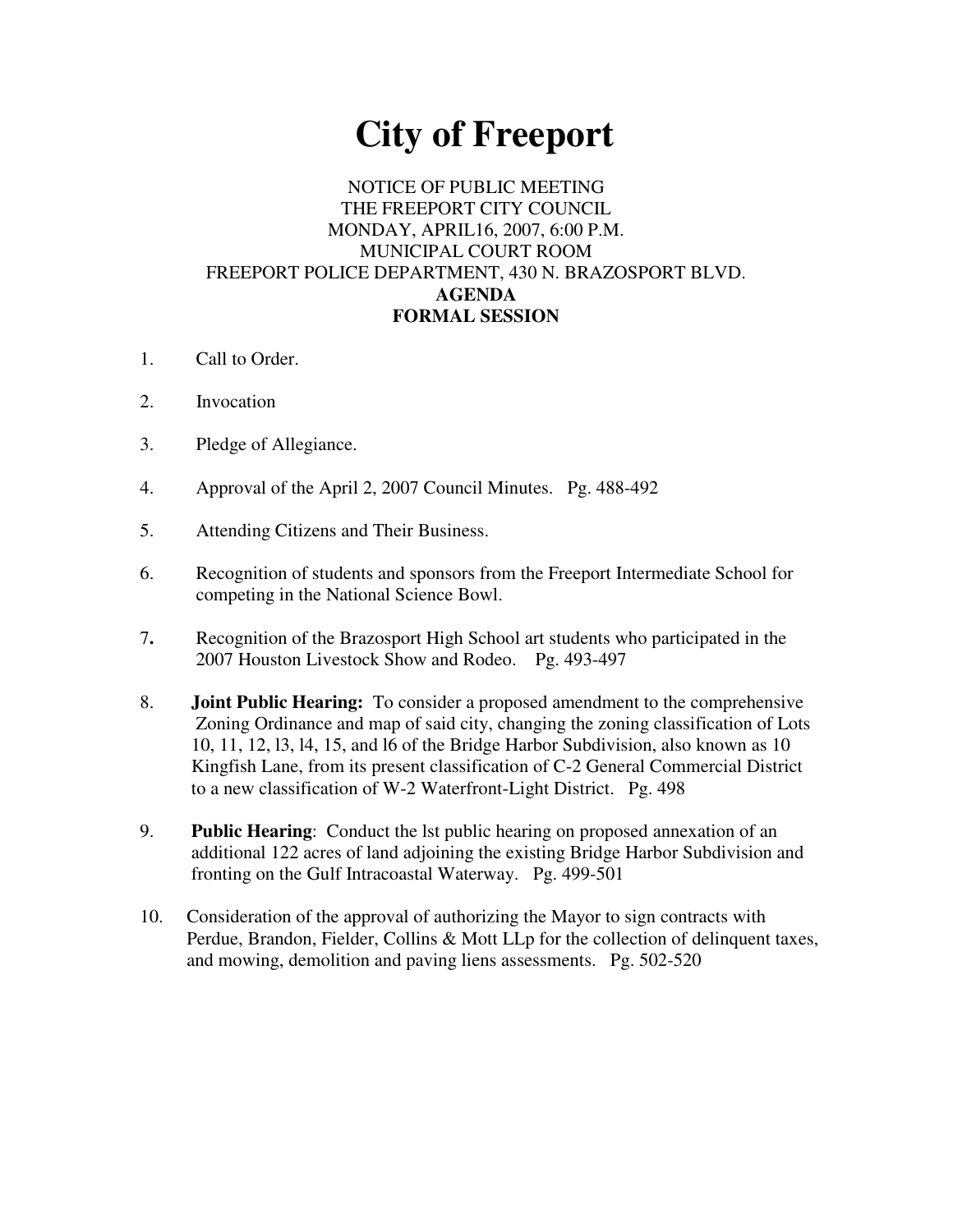- 11. Consideration of the approval of Ordinance No. 2007-2160 amending existing Section 113.01 and 113.02 of the Code of Ordinance regarding distribution of printed material. Pg. 521-525
- 12. Consideration of the approval of Ordinance No. 2007-2161 amending Ordinance No. 2007-2151 calling for the annual general election for the City of Freeport for May 12, 2007, to clarify the polling places on the day of such election and the places for early voting. Pg. 526-529
- 13. Consideration of the approval of a request by Port Freeport for installing three (3) modular office units, approximately 10' x 44' to be on site for temporary offices. Pg. 530-531
- 14. Consideration of the approval of a bid and awarding the sale of Block 588, Lot 1, Velasco Townsite and Block 600, Lots 19, 22, 23 and 24, Velasco Townsite, known as 619-623 North Ave. F. Pg. 532-534
- 15. Consideration of the approval of selling the City's interest on Block 28, Lot 16 thru 23, Velasco Townsite, known as 503-507 South Ave. C. Pg. 535-538
- 16. Consideration of the approval of setting a bid date for a CDBG project to rehabilitate sewers and streets on 9th and 10th Streets.
- 17. Consideration of the approval of appointing Kennemer, Masters, & Lunsford LLC as the City's auditor for the fiscal year ending September 30, 2007. Pg. 539-544
- 18. Consideration of the approval of bids and awarding the contract to purchase and install hurricane shutters for the Fire Department and the Police Department. Pg. 545
- 19. Consideration of the approval of a request from the Freeport League to waive the carnival and vendor permit fees, have a public dance and have fireworks display for Riverfest on April  $27^{\text{th}}$  &  $28^{\text{th}}$ , 2007. Pg. 546-547
- 20. Consideration of the approval of a request from the Freeport Host Lions Club to sell alcohol for Riverfest on April  $27<sup>th</sup>$  thru April  $29<sup>th</sup>$  at the Freeport Municipal Park. Pg. 547